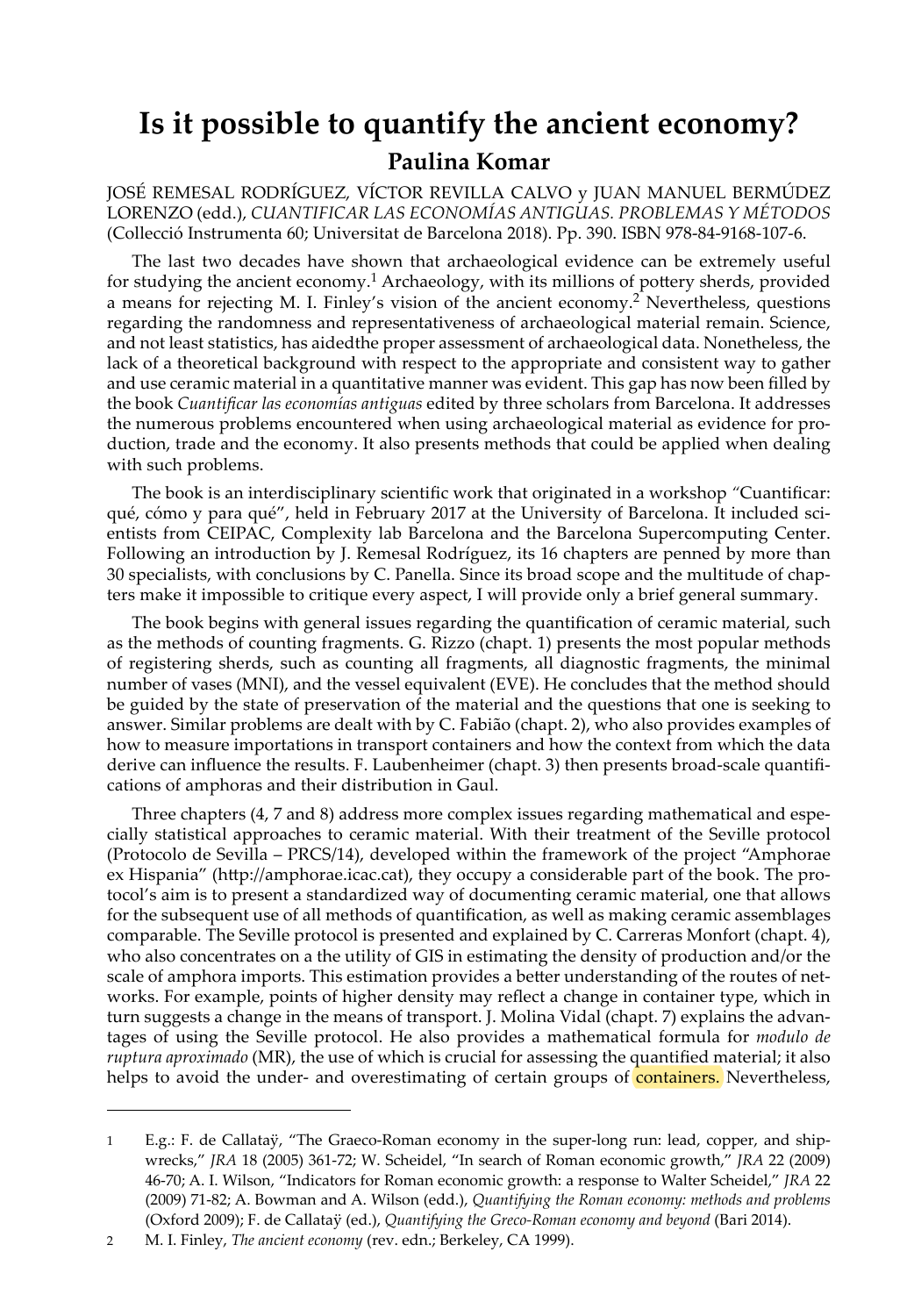no quantification method is totally free from drawbacks: as some miscalculations are inevitable, it is necessary to understand the limits of each method. The best examples demonstrating how a particular quantification method may influence the proportional share of different categories of pottery are provided by A. M. Adroher Auroux and M. Abelleira Durán (chapt. 8).

Chapters 5 and 6 raise interesting issues that go far beyond the methods of quantifying ceramic material. First, D. Daems proposes various mathematical formulae that allow one to measure social complexity dynamics in past societies. Then the impressive chapter by I. Romanowska looks at agent-based modeling and explains how computer simulations may help to overcome the main drawbacks with respect to archaeological material  $-$  i.e., the incompatibility of data-sets and the incompleteness of the data. We may note that agent-based modeling has already provided very interesting results for the nature of the Roman economy.<sup>3</sup>

E. García Vargas and A. M. Sáez Romero (chapt. 9) attempt to quantify the scale of fish-sauce production in the vicinity of the Bay of Cádiz between the Late Archaic and Early Imperial periods; they include 3D reconstructions of surviving kilns. J. Remesal-Rodríguez (chapt. 10) uses social network analyses to approach epigraphic evidence that comes in the form of stamps and *tituli picti* on Baetican Dr. 20 amphoras. Next, amphora stamps are utilized as evidence for identifying communication networks. Statistical methods, such as null-hypothesis significance testing (NHST), the Jaccard index and the multi-response permutation procedure are applied in order to compare collections of stamps in different Roman provinces and to identify the commercial routes that were used to export Baetican olive oil. The Jaccard index is a tool also used in the following chapter, which aims to link inscriptions on amphora fragments that formed Monte Testaccio, the mountain of discards.

Chapters 13 and 14 are concerned with quantifying workshops in the Guadalquivir valley that produced Dr. 20 amphoras, and with measuring their capacities (3D reconstructions are supplied). Then D. J. Martín-Arroyo Sánchez presents the quantitative problems regarding Cretan amphoras (AC2) found at Pompeii.

Finally, K. Verboven looks at the use of cliometrics in the ancient economy. He begins with a critical account of different ways of estimating Roman GDP, emphasizing how imperfect GDP is as a proxy for real economic performance. He then mentions other methods, such as the Gini index and the Social Development Index, which are also not free from flaws. He concludes by emphasizing that, in order to measure economic performance, it is necessary to gather indicators from anthropometrics, urbanism, economic complexity, and the energetic threshold of a society.<sup>4</sup> Economic complexity may be approached using the Hausman and Hidalgo index,<sup>5</sup> which could be particularly interesting for archaeologists since it concentrates on diversity rather than the scale of production.

Most chapters in the book are written in Spanish, but Italian and French also appear; three chapters are in English. This should not pose a problem for many Anglophone readers and many others in Europe, but the book could have reached a broader audience if chapters had been accompanied by comprehensive summaries in English. A certain lack of care may be detected regarding some of the finer details: spelling errors and inconsistencies in bibliographic references are not uncommon. The quality of certain illustrations leaves something to be desired; in one case the same illustration appears in different chapters. Finally, it appears that little effort was made to organize the chapters, which are presented

<sup>3</sup> T. Brughmans and J. Poblome, "Roman bazaar or market economy. Explaining tableware distributions in the Roman East through computational modeling," *Antiquity* 90 (2016) 393-408.

<sup>4</sup> In other words, the energy needed for the physiological and reproductive requirements of the society, as well as the energy needed for the interaction with the environment necessary to procure it.

<sup>5</sup> The Economic Complexity Index (ECI), developed by C. Hidalgo (MIT Media Lab) and R. Hausman (Harvard University's Kennedy School of Government), measures the productive capability of a country by considering a number of items that are produced within it and a number of countries where a particular item is produced. For example, countries displaying high economic complexity export many products of low ubiquity that are produced by highly diversified countries. Contrarily, countries with low ECI export only a few goods that are commonly available and produced by nonhighly-diversified countries.